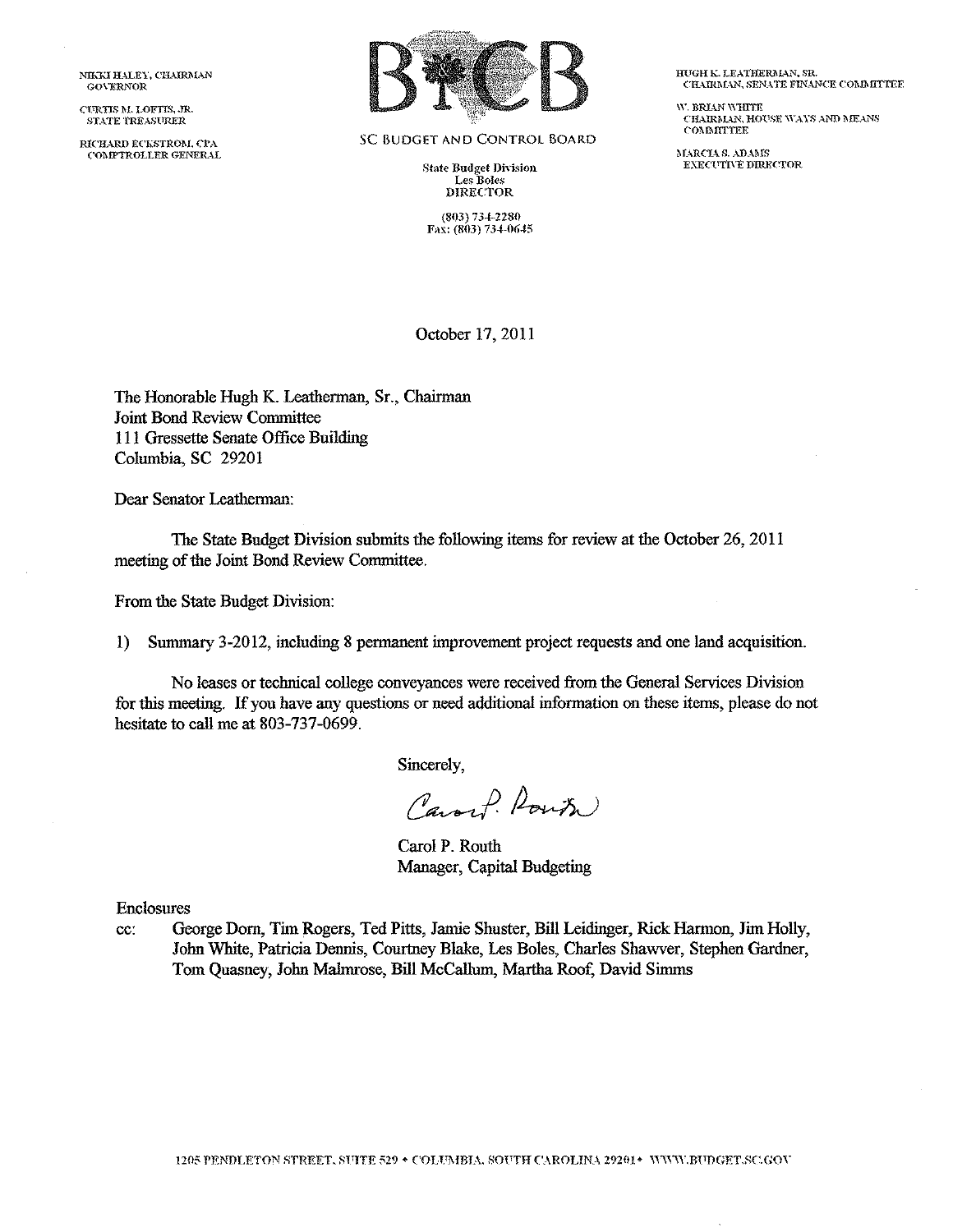| Item 1. |                                                      | Agency: H27 University of South Carolina                                                                                                                                                                                                                                                                                                                                                                                                                                                                                                                                                                                                                                                                                                                                                                                                                   | Project: 6090, Indoor Practice Facility Construction                                                                                                                                                                                                                                                                                                                                                                                                                                                                                                                                                                                                                                                                                                                                                                                       | CHE Approval Date:<br><b>Committee Review Date:</b><br>B&C Board Approval Date: | 10/6/11                  |
|---------|------------------------------------------------------|------------------------------------------------------------------------------------------------------------------------------------------------------------------------------------------------------------------------------------------------------------------------------------------------------------------------------------------------------------------------------------------------------------------------------------------------------------------------------------------------------------------------------------------------------------------------------------------------------------------------------------------------------------------------------------------------------------------------------------------------------------------------------------------------------------------------------------------------------------|--------------------------------------------------------------------------------------------------------------------------------------------------------------------------------------------------------------------------------------------------------------------------------------------------------------------------------------------------------------------------------------------------------------------------------------------------------------------------------------------------------------------------------------------------------------------------------------------------------------------------------------------------------------------------------------------------------------------------------------------------------------------------------------------------------------------------------------------|---------------------------------------------------------------------------------|--------------------------|
|         | Action<br>Proposed: Establish Project for A&E Design |                                                                                                                                                                                                                                                                                                                                                                                                                                                                                                                                                                                                                                                                                                                                                                                                                                                            |                                                                                                                                                                                                                                                                                                                                                                                                                                                                                                                                                                                                                                                                                                                                                                                                                                            | <b>Budget After Action Proposed</b>                                             |                          |
|         |                                                      |                                                                                                                                                                                                                                                                                                                                                                                                                                                                                                                                                                                                                                                                                                                                                                                                                                                            |                                                                                                                                                                                                                                                                                                                                                                                                                                                                                                                                                                                                                                                                                                                                                                                                                                            | Source                                                                          | Amount                   |
|         |                                                      |                                                                                                                                                                                                                                                                                                                                                                                                                                                                                                                                                                                                                                                                                                                                                                                                                                                            |                                                                                                                                                                                                                                                                                                                                                                                                                                                                                                                                                                                                                                                                                                                                                                                                                                            | <b>Athletic Operating</b>                                                       | 210,000.00               |
|         | Purpose:                                             | To begin design work to construct a new football indoor practice facility at USC. The approximately 86,000<br>square foot facility will be located on the site of the former Farmer's Market. It will be large enough to contain a<br>full length football field and tall enough to accommodate field goal kicking. The facility will also include minimal<br>support facilities including a training room for injuries, restrooms and storage. Construction of the new building<br>will provide the university with a facility that is already an existing athletic component at a majority of other SEC<br>schools. It will serve as an important recruiting tool, provide functional benefits associated with being able to<br>conduct practice in inclement weather, and will be available for use by other teams when not being used for<br>football. | <b>Total Funds</b>                                                                                                                                                                                                                                                                                                                                                                                                                                                                                                                                                                                                                                                                                                                                                                                                                         | 210,000.00                                                                      |                          |
|         | Ref:                                                 | Supporting document pages 1-6                                                                                                                                                                                                                                                                                                                                                                                                                                                                                                                                                                                                                                                                                                                                                                                                                              |                                                                                                                                                                                                                                                                                                                                                                                                                                                                                                                                                                                                                                                                                                                                                                                                                                            |                                                                                 |                          |
| Item 2. | Agency:                                              | H27 University of South Carolina                                                                                                                                                                                                                                                                                                                                                                                                                                                                                                                                                                                                                                                                                                                                                                                                                           | Project: 6091, Student Health Center Construction                                                                                                                                                                                                                                                                                                                                                                                                                                                                                                                                                                                                                                                                                                                                                                                          | CHE Approval Date:<br><b>Committee Review Date:</b><br>B&C Board Approval Date: | 8/15/11                  |
|         | Action                                               | Proposed: Establish Project for A&E Design                                                                                                                                                                                                                                                                                                                                                                                                                                                                                                                                                                                                                                                                                                                                                                                                                 |                                                                                                                                                                                                                                                                                                                                                                                                                                                                                                                                                                                                                                                                                                                                                                                                                                            | <b>Budget After Action Proposed</b>                                             |                          |
|         |                                                      |                                                                                                                                                                                                                                                                                                                                                                                                                                                                                                                                                                                                                                                                                                                                                                                                                                                            |                                                                                                                                                                                                                                                                                                                                                                                                                                                                                                                                                                                                                                                                                                                                                                                                                                            | Source<br>Other, Health Center Capital                                          | Amount                   |
|         | Purpose:                                             | significant deferred maintenance and building code issues.                                                                                                                                                                                                                                                                                                                                                                                                                                                                                                                                                                                                                                                                                                                                                                                                 | To begin design work to construct a new student health center at USC. The approximately 100,000 square foot<br>facility will include clinics, labs, pharmacy, health education, counseling and disability services spaces. The<br>facility will be constructed in phases with a 60,000 square foot addition to be constructed initially. When it is<br>completed, the existing health center will relocate to the new facility, the existing center will be demolished, and a<br>40,000 square foot replacement facility will be constructed. The existing health center has been cited in the past<br>four accreditation reports as inadequate for the size of the student body. It was built in 1972 when enrollment was<br>approximately 19,000 students and enrollment today totals nearly 30,000. The facility is inefficient and has | Reserve<br><b>Total Funds</b>                                                   | 682,500.00<br>682,500.00 |

Ref: Supporting document pages 7-13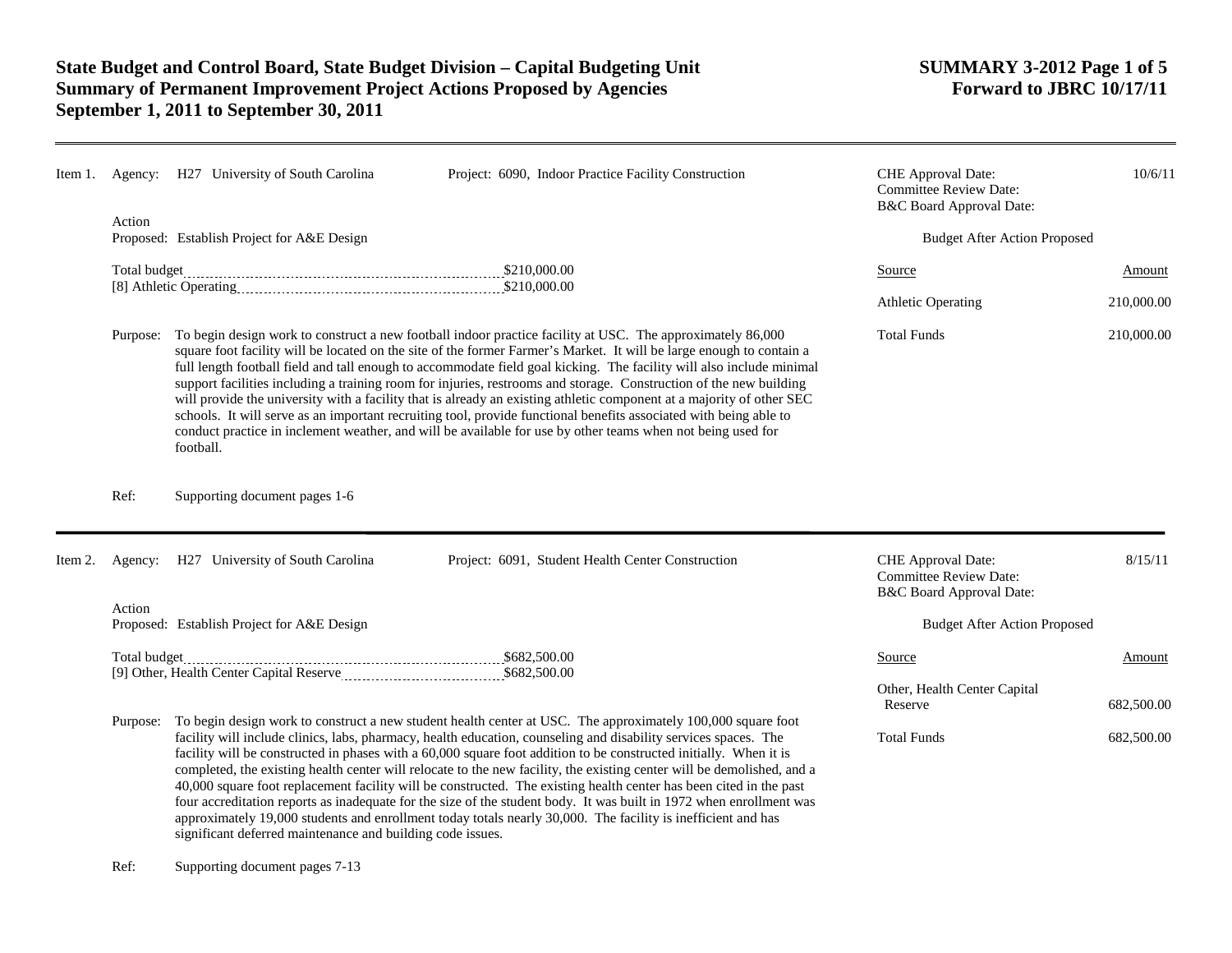| Item 3. |                                                                                                                                     | Agency: H51 Medical University of South Carolina                                                                                                                                                                                                                                                                                                                                                                                                                                                                                                                                                                                                                                                                                                                                                                                       | Project: 9819, College of Nursing Floors 2-5 Interior<br>Renovation                                                                                                                                                                                                                                                                                                                                                                                                                                                                                                                                    | CHE Approval Date:<br><b>Committee Review Date:</b><br>B&C Board Approval Date:            | 10/6/11                  |
|---------|-------------------------------------------------------------------------------------------------------------------------------------|----------------------------------------------------------------------------------------------------------------------------------------------------------------------------------------------------------------------------------------------------------------------------------------------------------------------------------------------------------------------------------------------------------------------------------------------------------------------------------------------------------------------------------------------------------------------------------------------------------------------------------------------------------------------------------------------------------------------------------------------------------------------------------------------------------------------------------------|--------------------------------------------------------------------------------------------------------------------------------------------------------------------------------------------------------------------------------------------------------------------------------------------------------------------------------------------------------------------------------------------------------------------------------------------------------------------------------------------------------------------------------------------------------------------------------------------------------|--------------------------------------------------------------------------------------------|--------------------------|
|         | Action                                                                                                                              | Proposed: Establish Project for A&E Design                                                                                                                                                                                                                                                                                                                                                                                                                                                                                                                                                                                                                                                                                                                                                                                             |                                                                                                                                                                                                                                                                                                                                                                                                                                                                                                                                                                                                        | <b>Budget After Action Proposed</b>                                                        |                          |
|         | Total budget<br>120,000.00 [9] Other, Institutional Capital Project Fund<br>20,000.00 [9] Other, Institutional Capital Project Fund |                                                                                                                                                                                                                                                                                                                                                                                                                                                                                                                                                                                                                                                                                                                                                                                                                                        |                                                                                                                                                                                                                                                                                                                                                                                                                                                                                                                                                                                                        | Source<br>Other, Institutional Capital Project<br>Fund                                     | Amount                   |
|         | Purpose:                                                                                                                            | To begin design work to renovate floors two through five of the College of Nursing building at MUSC. The work<br>will include demolishing and completely reconfiguring the interior floor space of the four floors, increasing<br>classroom seating by 70, creating a student services area, a computer lounge, conference and research space, and<br>offices, and replacing the HVAC, plumbing, electrical, and fire alarm systems, and elevators. The building was<br>constructed in 1956 and initially designed as a nursing dormitory with shared bathrooms between rooms. Except<br>for the simulation lab on the first floor, the building has had no substantial renovation since its construction. The<br>deteriorated condition of the building's systems and the lack of efficient space threaten the growth of the college. |                                                                                                                                                                                                                                                                                                                                                                                                                                                                                                                                                                                                        | <b>Total Funds</b>                                                                         | 120,000.00<br>120,000.00 |
|         | Ref:                                                                                                                                | Supporting document pages 14-18                                                                                                                                                                                                                                                                                                                                                                                                                                                                                                                                                                                                                                                                                                                                                                                                        |                                                                                                                                                                                                                                                                                                                                                                                                                                                                                                                                                                                                        |                                                                                            |                          |
| Item 4. | Agency:                                                                                                                             | F03 Budget and Control Board                                                                                                                                                                                                                                                                                                                                                                                                                                                                                                                                                                                                                                                                                                                                                                                                           | Project: 9904, DEW - David Building Chiller Replacement                                                                                                                                                                                                                                                                                                                                                                                                                                                                                                                                                | CHE Approval Date:<br><b>Committee Review Date:</b><br><b>B&amp;C Board Approval Date:</b> | N/A                      |
|         | Action                                                                                                                              | Proposed: Establish Project for A&E Design                                                                                                                                                                                                                                                                                                                                                                                                                                                                                                                                                                                                                                                                                                                                                                                             |                                                                                                                                                                                                                                                                                                                                                                                                                                                                                                                                                                                                        | <b>Budget After Action Proposed</b>                                                        |                          |
|         |                                                                                                                                     |                                                                                                                                                                                                                                                                                                                                                                                                                                                                                                                                                                                                                                                                                                                                                                                                                                        | Source                                                                                                                                                                                                                                                                                                                                                                                                                                                                                                                                                                                                 | Amount                                                                                     |                          |
|         |                                                                                                                                     |                                                                                                                                                                                                                                                                                                                                                                                                                                                                                                                                                                                                                                                                                                                                                                                                                                        |                                                                                                                                                                                                                                                                                                                                                                                                                                                                                                                                                                                                        | Other, Miscellaneous Revenue - DEW                                                         | 8,600.00                 |
|         |                                                                                                                                     |                                                                                                                                                                                                                                                                                                                                                                                                                                                                                                                                                                                                                                                                                                                                                                                                                                        | Purpose: To begin design work to replace the chiller in the Department of Workforce and Employment's Robert E. David<br>Building. The work will include replacing the chiller, associated piping, valves, and pumps and making any<br>structural modifications that may be needed to ensure an efficient and maintainable installation. The chiller is 35<br>years old and at the end of its service life. Because this is the building's only chiller, the building would not be<br>habitable most times during the year if the chiller failed. The chiller is also inefficient and uses an obsolete, | <b>Total Funds</b>                                                                         | 8,600.00                 |

environmentally restricted coolant. Replacing it will result in operational cost savings and will enhance the

Ref: Supporting document pages 19-24

environment.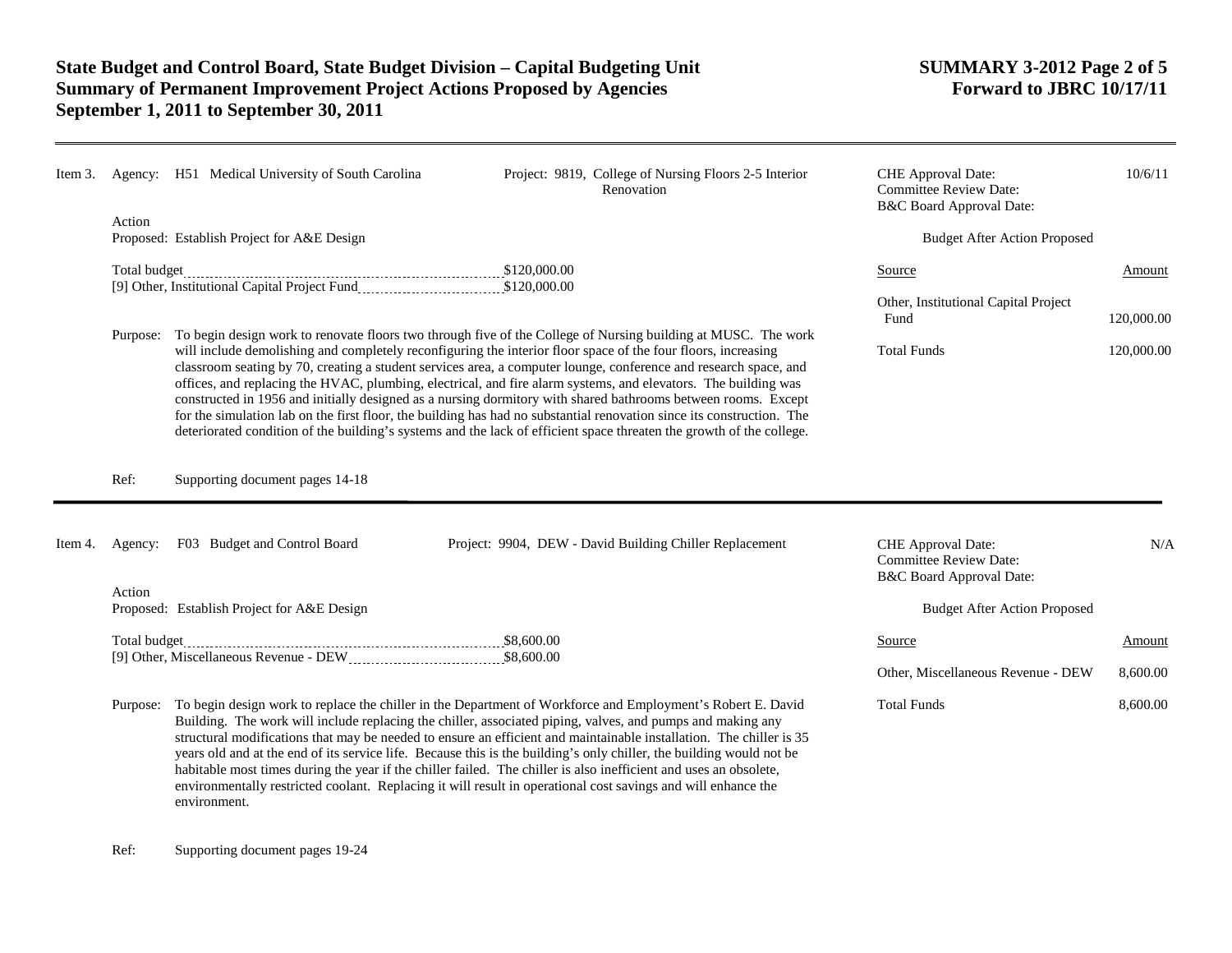## **State Budget and Control Board, State Budget Division – Capital Budgeting Unit SUMMARY 3-2012 Page 3 of 5 Summary of Permanent Improvement Project Actions Proposed by Agencies September 1, 2011 to September 30, 2011**

| Item 5. | Agency:  | N04 Department of Corrections                                                                                                                                                                                                                                                                                                                                                                                                                                                                                                                                                                                                                                                                                                                                                                                                                                                                                                                                                                                                                                                                                                                                                                                                                                                                                                                             | Project: 9702, Kirkland Correctional Chiller System<br>Replacement | CHE Approval Date:<br><b>Committee Review Date:</b><br>B&C Board Approval Date: | N/A                                 |  |
|---------|----------|-----------------------------------------------------------------------------------------------------------------------------------------------------------------------------------------------------------------------------------------------------------------------------------------------------------------------------------------------------------------------------------------------------------------------------------------------------------------------------------------------------------------------------------------------------------------------------------------------------------------------------------------------------------------------------------------------------------------------------------------------------------------------------------------------------------------------------------------------------------------------------------------------------------------------------------------------------------------------------------------------------------------------------------------------------------------------------------------------------------------------------------------------------------------------------------------------------------------------------------------------------------------------------------------------------------------------------------------------------------|--------------------------------------------------------------------|---------------------------------------------------------------------------------|-------------------------------------|--|
|         | Action   | Proposed: Establish Project for A&E Design                                                                                                                                                                                                                                                                                                                                                                                                                                                                                                                                                                                                                                                                                                                                                                                                                                                                                                                                                                                                                                                                                                                                                                                                                                                                                                                |                                                                    | <b>Budget After Action Proposed</b>                                             |                                     |  |
|         |          |                                                                                                                                                                                                                                                                                                                                                                                                                                                                                                                                                                                                                                                                                                                                                                                                                                                                                                                                                                                                                                                                                                                                                                                                                                                                                                                                                           |                                                                    | Source                                                                          | Amount                              |  |
|         |          |                                                                                                                                                                                                                                                                                                                                                                                                                                                                                                                                                                                                                                                                                                                                                                                                                                                                                                                                                                                                                                                                                                                                                                                                                                                                                                                                                           |                                                                    | Capital Improvement Bonds                                                       | 12,500.00                           |  |
|         | Purpose: | To begin design work to replace the chiller system at Kirkland Correctional Institution for the Department of<br>Corrections. The work will include replacing the existing chiller, cooling tower, condenser water pumps and<br>condenser water piping in the boiler house. The chiller system is original to the institution, which is more than 35<br>years old. It has undergone numerous costly repairs in the past few years and has worked well beyond its useful<br>life. The new system will be more energy efficient.                                                                                                                                                                                                                                                                                                                                                                                                                                                                                                                                                                                                                                                                                                                                                                                                                            |                                                                    | <b>Total Funds</b>                                                              | 12,500.00                           |  |
|         | Ref:     | Supporting document pages 25-30                                                                                                                                                                                                                                                                                                                                                                                                                                                                                                                                                                                                                                                                                                                                                                                                                                                                                                                                                                                                                                                                                                                                                                                                                                                                                                                           |                                                                    |                                                                                 |                                     |  |
| Item 6. |          | Agency: H27 University of South Carolina                                                                                                                                                                                                                                                                                                                                                                                                                                                                                                                                                                                                                                                                                                                                                                                                                                                                                                                                                                                                                                                                                                                                                                                                                                                                                                                  | Project: 6088, Softball Stadium Construction                       | CHE Approval Date:<br><b>Committee Review Date:</b><br>B&C Board Approval Date: | 9/26/11                             |  |
|         | Action   | Proposed: Establish Construction Budget for \$8,000,000.00                                                                                                                                                                                                                                                                                                                                                                                                                                                                                                                                                                                                                                                                                                                                                                                                                                                                                                                                                                                                                                                                                                                                                                                                                                                                                                |                                                                    |                                                                                 | <b>Budget After Action Proposed</b> |  |
|         | (Add     | \$7,880,000.00 [3] Athletic Revenue Bonds)                                                                                                                                                                                                                                                                                                                                                                                                                                                                                                                                                                                                                                                                                                                                                                                                                                                                                                                                                                                                                                                                                                                                                                                                                                                                                                                |                                                                    | Source                                                                          | Amount                              |  |
|         | Purpose: | To construct a new women's softball stadium at USC. The project was established in June 2011 for pre-design<br>work which is now complete. The work will include demolishing the existing softball stands and support<br>structures and constructing a new top-loading, 1,350-seat stadium with restrooms, a press box, concession<br>facilities, lighting, dugouts, batting cages, and locker rooms. The existing support facilities are inadequate, the<br>press box is too small, and there is not adequate seating to host a major tournament. A new stadium will provide a<br>competitive venue for women's softball, addressing equity in athletic facilities for women with amenities similar to<br>and of the same quality as those in the baseball stadium. Energy savings and conservation measures will include<br>the installation of low flow plumbing fixtures, high-efficiency water heaters, a dedicated outdoor air system, and a<br>distributed refrigerant fan coil system. The agency reports the total projected cost of this project is \$8 million and<br>additional annual operating costs of \$136,000 will result in the three years following project completion. The<br>agency also reports the projected date for execution of the construction contract is May 2012 and for completion of<br>construction is February 2013. |                                                                    | <b>Athletic Revenue Bonds</b><br><b>Athletic Operating</b>                      | 7,880,000.00<br>120,000.00          |  |
|         |          |                                                                                                                                                                                                                                                                                                                                                                                                                                                                                                                                                                                                                                                                                                                                                                                                                                                                                                                                                                                                                                                                                                                                                                                                                                                                                                                                                           |                                                                    | <b>Total Funds</b>                                                              | 8,000,000.00                        |  |

Ref: Supporting document pages 31-37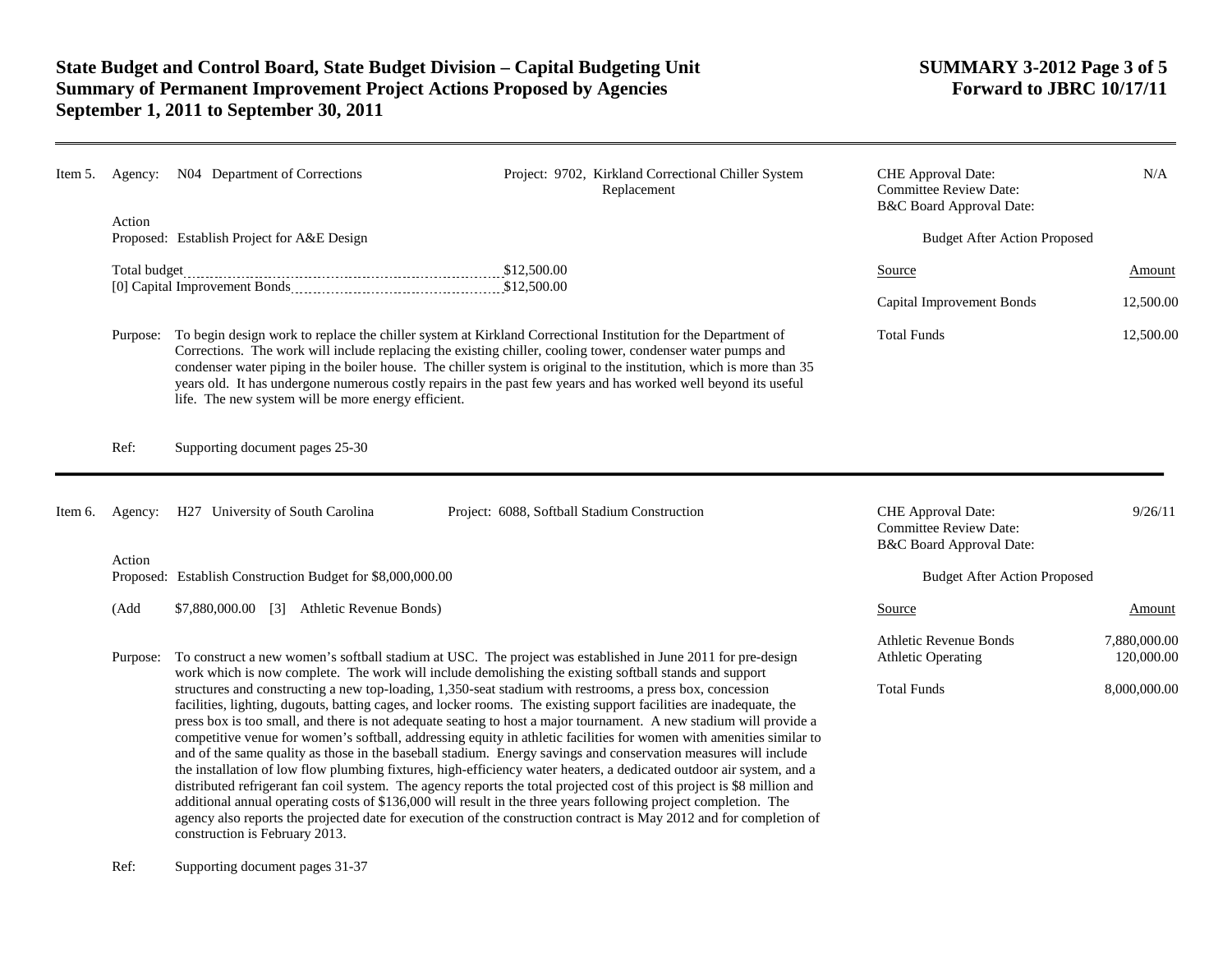| Item 7. |          | Agency: H27 University of South Carolina                                                                                                                                                                                                                                                                                                                                                                                                                                                                                                                                                                                                                                                                                                                                                                                                                                                                                                                                                                                                                                                                                                          | Project: 6089, Williams-Brice Stadium Video Board Support<br>Construction                                       | <b>CHE</b> Approval Date:<br><b>Committee Review Date:</b><br>B&C Board Approval Date: | 10/03/11                            |  |
|---------|----------|---------------------------------------------------------------------------------------------------------------------------------------------------------------------------------------------------------------------------------------------------------------------------------------------------------------------------------------------------------------------------------------------------------------------------------------------------------------------------------------------------------------------------------------------------------------------------------------------------------------------------------------------------------------------------------------------------------------------------------------------------------------------------------------------------------------------------------------------------------------------------------------------------------------------------------------------------------------------------------------------------------------------------------------------------------------------------------------------------------------------------------------------------|-----------------------------------------------------------------------------------------------------------------|----------------------------------------------------------------------------------------|-------------------------------------|--|
|         | Action   | Proposed: Establish Construction Budget for \$6,500,000.00                                                                                                                                                                                                                                                                                                                                                                                                                                                                                                                                                                                                                                                                                                                                                                                                                                                                                                                                                                                                                                                                                        |                                                                                                                 |                                                                                        | <b>Budget After Action Proposed</b> |  |
|         | (Add     | \$6,462,500.00 [9] Other, Private)                                                                                                                                                                                                                                                                                                                                                                                                                                                                                                                                                                                                                                                                                                                                                                                                                                                                                                                                                                                                                                                                                                                |                                                                                                                 | Source                                                                                 | Amount                              |  |
|         |          | To install a new video board at Williams-Brice Stadium for USC. The project was established in September 2011<br>for pre-design work which is now complete. The work will include removing the existing scoreboard, constructing<br>a self-supporting structural frame, foundation and electrical and data infrastructure, and installing the video board<br>above the north end zone of the stadium. The video board will be larger than the existing board and will have high<br>definition quality to provide better visibility throughout the stadium. It will provide for live action and instant<br>replays to be viewed and will serve as the official scoreboard. Energy savings and conservation measures will<br>include the installation of energy efficient LED lighting. The agency reports the total projected cost of this project<br>is \$6.5 million and additional annual operating costs of \$526 will result in the three years following project<br>completion. The agency also reports the projected date for execution of the construction contract is February 2012<br>and for completion of construction is August 2012. |                                                                                                                 | Other, Private                                                                         | 6,500,000.00                        |  |
|         | Purpose: |                                                                                                                                                                                                                                                                                                                                                                                                                                                                                                                                                                                                                                                                                                                                                                                                                                                                                                                                                                                                                                                                                                                                                   |                                                                                                                 | <b>Total Funds</b>                                                                     | 6,500,000.00                        |  |
|         | Ref:     | Supporting document pages 38-45                                                                                                                                                                                                                                                                                                                                                                                                                                                                                                                                                                                                                                                                                                                                                                                                                                                                                                                                                                                                                                                                                                                   |                                                                                                                 |                                                                                        |                                     |  |
| Item 8. | Agency:  | F03 Budget and Control Board                                                                                                                                                                                                                                                                                                                                                                                                                                                                                                                                                                                                                                                                                                                                                                                                                                                                                                                                                                                                                                                                                                                      | Project: 9897, Columbia Mills Building Fire Suppression System<br>Repairs                                       | CHE Approval Date:<br><b>Committee Review Date:</b><br>B&C Board Approval Date:        | N/A                                 |  |
|         | Action   | Proposed: Establish Construction Budget for \$397,580.00                                                                                                                                                                                                                                                                                                                                                                                                                                                                                                                                                                                                                                                                                                                                                                                                                                                                                                                                                                                                                                                                                          |                                                                                                                 | <b>Budget After Action Proposed</b>                                                    |                                     |  |
|         | (Add     | \$380,580.00 [9] Other, Depreciation Reserve)                                                                                                                                                                                                                                                                                                                                                                                                                                                                                                                                                                                                                                                                                                                                                                                                                                                                                                                                                                                                                                                                                                     |                                                                                                                 | Source                                                                                 | Amount                              |  |
|         | Purpose: |                                                                                                                                                                                                                                                                                                                                                                                                                                                                                                                                                                                                                                                                                                                                                                                                                                                                                                                                                                                                                                                                                                                                                   | To repair the fire suppression system in the Columbia Mills Building. The project was established in April 2011 | Other, Depreciation Reserve                                                            | 397,580.00                          |  |
|         |          | for pre-design work which is now complete. The work will include adding heat detectors, replacing damaged<br>sprinkler heads, adding or relocating sprinkler heads, and replacing obsolete pre-action system control panels<br>which are at the end of their service life. The work is needed to address areas of inadequate sprinkler coverage, to<br>maintain the status of a fully sprinkled building, and to ensure the code-required level of fire protection for the<br>facility. Energy savings and conservation measures are not applicable to this fire suppression system repair<br>project. The agency reports the total projected cost of this project is \$397,580 and no additional annual operating<br>costs will result from the project. The agency also reports the projected date for execution of the construction<br>contract is April 2012 and for completion of construction is October 2012.                                                                                                                                                                                                                              |                                                                                                                 | <b>Total Funds</b>                                                                     | 397,580.00                          |  |

Ref: Supporting document pages 46-50